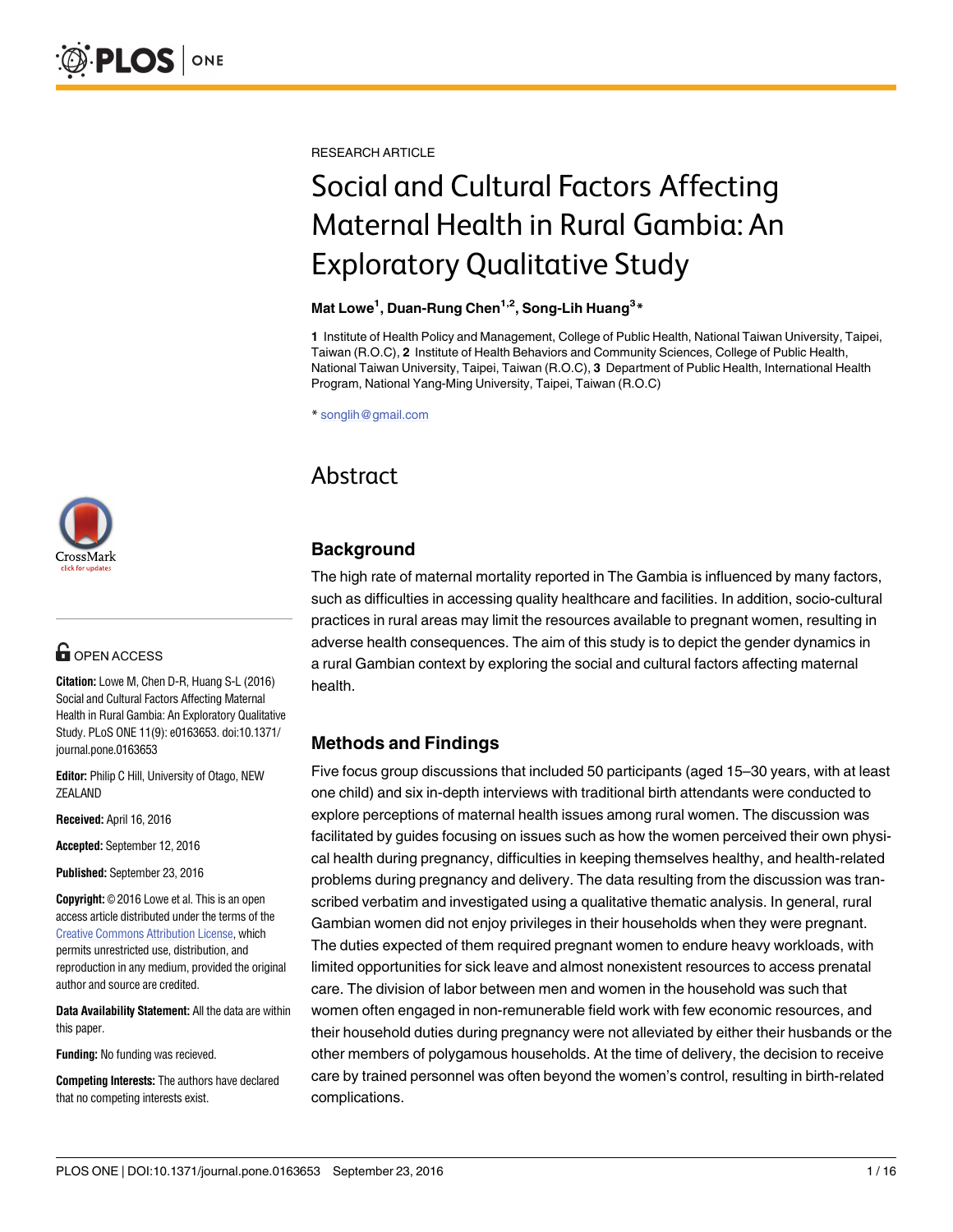#### <span id="page-1-0"></span>**Conclusions**

Our findings suggest that despite women's multiple roles in the household, their positions are quite unfavorable. The high maternal morbidity and mortality rate in The Gambia is related to practices associated with gender inequality.

# **Introduction**

The Gambia, like many other countries in sub-Saharan Africa, has long been overburdened with maternal health problems. With a population of approximately 1.8 million, the densely populated West African nation has been ranked among the African countries with the highest levels of maternal mortality [\[1](#page-12-0)]. The national maternal mortality ratio, which has fallen by 46% over the last 20 years, is estimated at 400 deaths per 100,000 live births [\[2](#page-12-0)].

Despite progress in increasing the use of antenatal care and access to health care facilities [\[3](#page-12-0)], only 57% of births are attended by a skilled birth attendant [\[2](#page-12-0)]. The vast majority of women deliver at home under the supervision of a traditional birth attendant [[3\]](#page-12-0), and only one in five women with obstetric emergencies reports to a medical facility for assistance; there is a gross unmet need for emergency obstetric care, especially in public facilities  $[4, 5]$  $[4, 5]$  $[4, 5]$  $[4, 5]$ . A woman in The Gambia also has a 1 in 23 lifetime risk of dying from maternity-related causes, and more than 50% of maternal deaths occur among women under 35 years of age [[6](#page-12-0)].

Many studies have revealed a number of causes of maternal mortality in The Gambia. These include restricted access to emergency obstetric care [\[1](#page-12-0)], substandard quality of referral care [\[7](#page-12-0)], hemorrhage and related conditions such as hypertension and anemia [[8](#page-12-0)], and endemic diseases such as malaria during pregnancy [\[9](#page-12-0)].

A recent survey also examined several barriers to skilled birth attendance in The Gambia, showing that the most frequently reported barriers to giving birth in a healthcare facility were insufficient time to travel (75%) and lack of transportation (29%) [[2\]](#page-12-0). Other possible barriers include lack of confidence in healthcare facilities, financial cost of healthcare, domestic workload, and traditional practices that include a preference for birthing at home under the supervision of a traditional birth attendant [\[10\]](#page-13-0). Another reviewidentified high maternal age, household wealth, education, low parity and urban residence as factors that predict the use of maternity services [[11](#page-13-0)].

Although many of these studies have identified problems affecting maternal health, their focus has mainly been on quantifiable obstetric causes of maternal death and structural barriers to formal healthcare delivery services.In addition, qualitative studies have also typically focused on access to emergency obstetric care with little attention to the dimensions of women's position within household  $[12]$ . Thus, in this study an attempt is made to explore the influence of socio-culturalfactors of gender roles and relations within the household affecting maternal health in rural Gambia.

#### The theoretical perspective on gender roles and relations

Many studies in the vast field of gender and health research on women's lack of agency in rural sub-Saharan Africa (and elsewhere in the globalsouth) have suggested various ways in which intra-household relations may affect women's health. Evidence from diverse settings suggests that power relations are influenced by constructs at the interpersonal and societal levels [\[13](#page-13-0), [14\]](#page-13-0). The manifestations of power are also shaped and in turn affected by social and normative prescriptions related to gender [[15–18](#page-13-0)].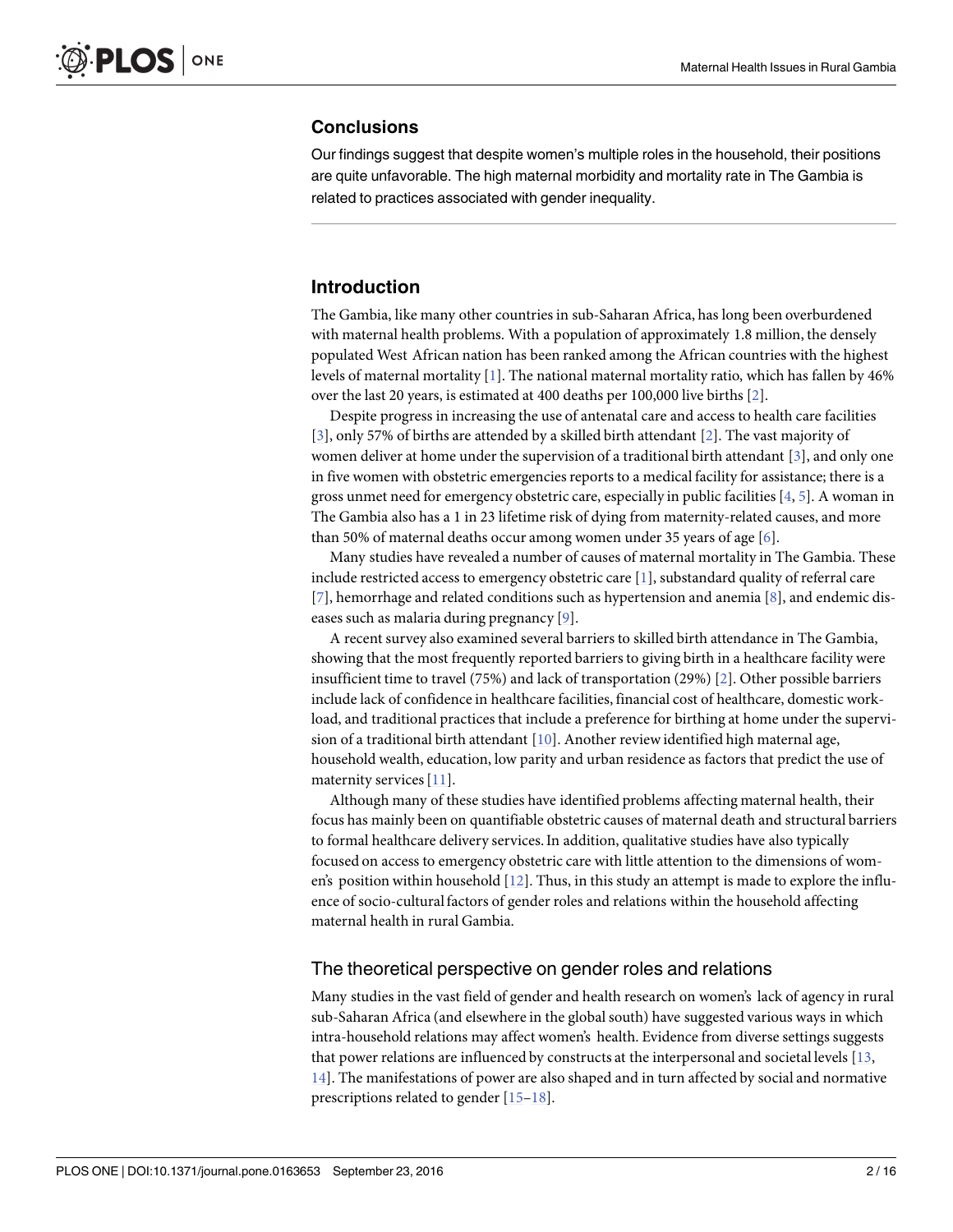<span id="page-2-0"></span>Drawing on these conceptual insights, this study employed the intra-household bargaining power theory pioneered by Sen (1990) and Agarwal (1997). In the context of "bargaining" and gender relations within the household, Agarwal [\[19\]](#page-13-0) observed that the nature of gender relations–relations of power betweenwomen and men–is not easy to understand in its full complexity and that the complexity arise not least from the fact that gender relations (like all social relations) embody both the material and ideological, but are also revealed in the division of labor and resources between men and women. Based on these premises, Agarwal [[19](#page-13-0)] observed that previous models of the household have paid inadequate or no attention to some critical aspects of intra-household gender dynamics such as: what factors (especially qualitative ones) affect bargaining power? What is the role of social norms and social perceptions in the bargaining process and how might these factors themselves be bargained? Are women less motivated than men by self-interest and might this affect bargaining outcomes?

As a demonstration of the useful of the intra-household bargaining power and gender relations, this study premised that gender related socio-culturalfactors impinge intra-household bargaining power and retard maternal health care utilization. The type of society (for example, patriarchic or traditional) a woman lives in and the gender norms and values within the society determine her status within the community and household, thereby inhibiting women access to health care [\[20\]](#page-13-0). The dynamics of the relationship between a woman and her partner can also influence access to and control over resources and decision on how to expend resources, which ultimately has implications for maternal health. Therefore, the aim of this study is to depict the gender dynamic in a rural Gambian context from the perspectives of women by exploring the social and cultural factors affecting maternal health. Our study findings contribute to the understanding of the gendered patterning embedded in interpersonalrelations and have implications for reducing maternal mortality in resource poor settings.

#### Literature review

Maternal health improvement has attracted global attention at the 1987 Safe Motherhood Conference held in Nairobi, Kenya. Since then, improving women's health issues pertaining to pregnancy and delivery has become the centerpiece of national development efforts in developing countries. However, despite this significant stride, there is little evidence to prove that maternal mortality has declined significantly in African countries, including The Gambia [[21](#page-13-0)]. Reviewof related studies throws more light on why African countries are held back on maternal mortality reduction.

A study of Cameroonian women reported that although women were generally worried about their health, the cultural background of gender roles blinded them from recognizing their right to maintaining good health [[22](#page-13-0)]. These women considered the right to good health as contingent on fulfilling their purpose of taking care of and meeting the needs of "others" (such as husbands) at the expense of their own physical health and well-being. There is a religious and socio-cultural dimension for this consideration. In a study among the Hausa of Northern Nigeria, Afonja [\[23](#page-13-0)] found that the most important factors contributing to maternal deaths include an Islamic culture that undervalueswomen; a perceived social needs for women's reproductive health capacities to be under strict male control and the practice of purdah (wife seclusion), which restrict women's medical care; almost universal female illiteracy;marriage at an early age and pregnancy often occurring before maternal pelvic is complete and harmful traditional medical practices among others [\[24\]](#page-13-0).

Dixon et al. [\[25\]](#page-13-0) also found intra-household dynamics impact male/female enrolment in national health insurance in Ghana. In this case mothering often prevented women from enrolling. Similarly, another study in Mali found women's own perceptions of their self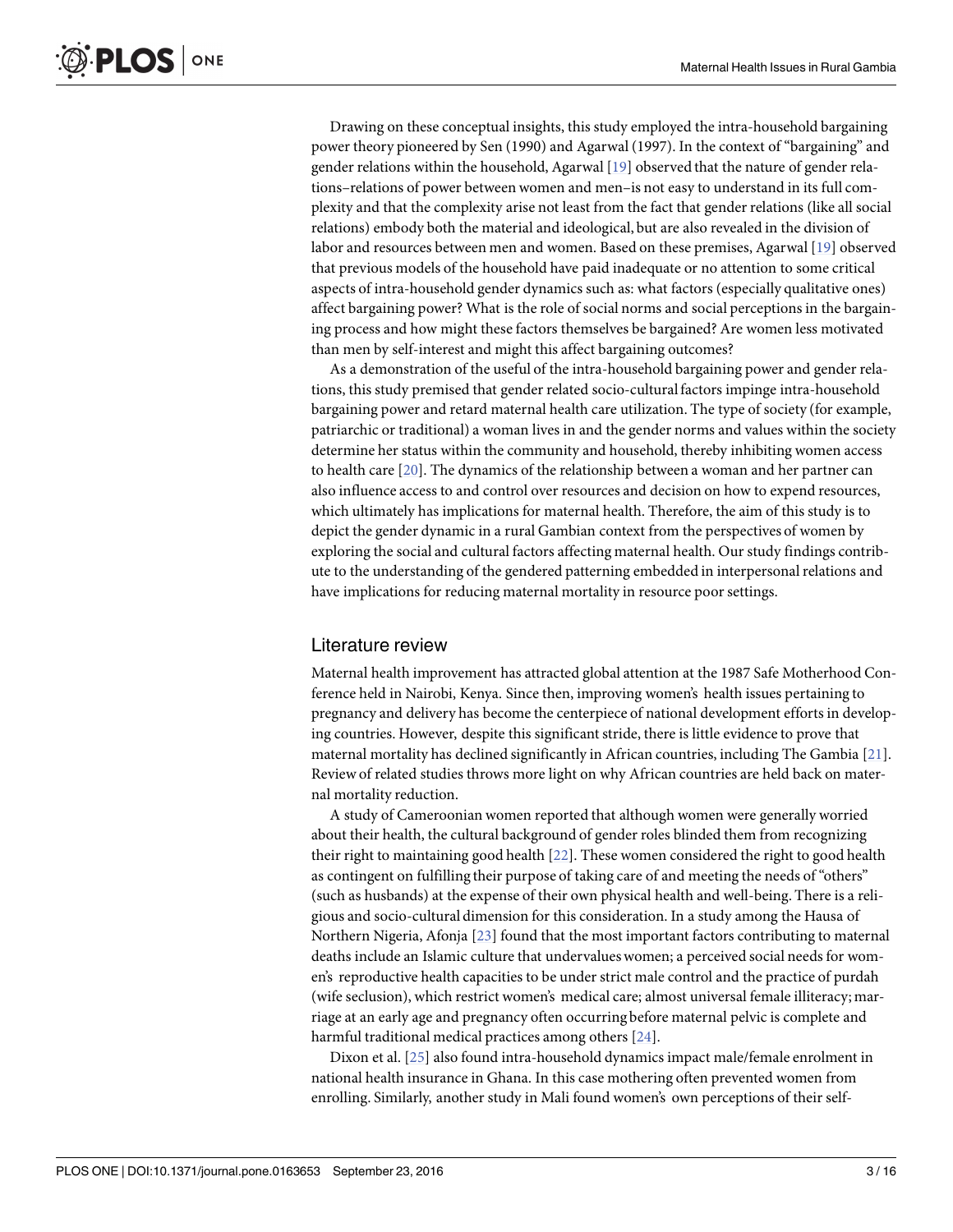<span id="page-3-0"></span>efficacy and the value of women in society as determinants for their preventive and health seeking behavior [\[18\]](#page-13-0). A study in Benin Republic also reported that factors like husbands' approval and money for treatment had negative effects on maternal health seeking behavior [[26](#page-13-0)]. This finding shows the lack of decision-making autonomy and economic independence of women.

Women's decision-making autonomy may be explained in relation to their lack of education and limited influence over material resources [\[12\]](#page-13-0). Women's land rights in particular have been a major focus of empowerment efforts [[27](#page-13-0)], yet only in a few countries do women constitute even one-quarter of the landowners [\[28](#page-13-0)]. This gender disparity in land ownership impacts the economic status of women and further perpetuates a high level of dependency on their husbands, leading to male dominance [[24\]](#page-13-0). Adding another voice to this discussion, Hansford et al. [\[29\]](#page-13-0) observed that although women may have access to land or retain control over their own income, many have no influence on the use of their husband's income. This may mean that women are particularly unlikely to make independent decisions about how money should be spent on high-expenditure items, including healthcare services.

The dynamics of the relationship between a woman and her husband can also determine a woman's access to healthcare and can lead to varying levels of partner-controlling behaviors, such as gender-based violence [\[30](#page-13-0)], which studies have shown is associated with poor maternal health. A survey among antenatal care clinic attendees in The Gambia in 2011 revealed (61.8%) prevalence of intimate partner violence among study subjects, with 12% requiring medical care and 3% prevented from seeking healthcare as a result of such violence [[31](#page-13-0)]. Another study in Matlab, Bangladesh, found that homicides and suicides that were motivated by stigma over unwanted pregnancy, beatings or dowries accounted for 6% of all maternal deaths in 1986 [[32\]](#page-13-0).

Other traditional practices based on patriarchal beliefs also affect women's psychological and physical health [\[22\]](#page-13-0). Polygamy, a common marital practice in many African countries, is deeply engrained in Gambian culture, where multiple partners are considered part of Gambian masculinity [[33\]](#page-13-0). This practice has resulted in men abandoning older wives for younger ones, leading to a vicious cycle of abuse toward women [[33](#page-13-0)]. Many studies have shown that women in polygamous unions, especially senior wives, may suffer from more psychological disorders, as well as more familial and economic problems, compared to their counterpartsin monogamous marriages [\[34,](#page-13-0) [35\]](#page-14-0).

Taken together, these issues highlight the consequences of women's living conditions in relation to their disadvantaged experiences, which are also connected to the gendered effects of socio-cultural practices affecting maternal health. This underscores the significance of this study, whose objective was to depict the gender dynamic in a rural Gambian context from the perspectives of women by exploring the social and cultural factors affecting maternal health issues pertaining to pregnancy and delivery. A key focus of the study is on household dynamics.

#### **Materials and Methods**

#### Design

This study was based on a qualitative, exploratory research design and used focus group discussions and in-depth interviews as its primary data collection techniques.

#### Setting

We conducted focus group discussions and in-depth interviewsin five rural communities (Makka Farafenni, Kerr Ardo, Kerr Gumbo, Mballow Omar and Bakindik) in the North Bank Region of The Gambia, where farming and animal rearing remain the mainstays of the local economy. The three main ethnic groups (Mandinka, Fula and Wolof) in the country reside in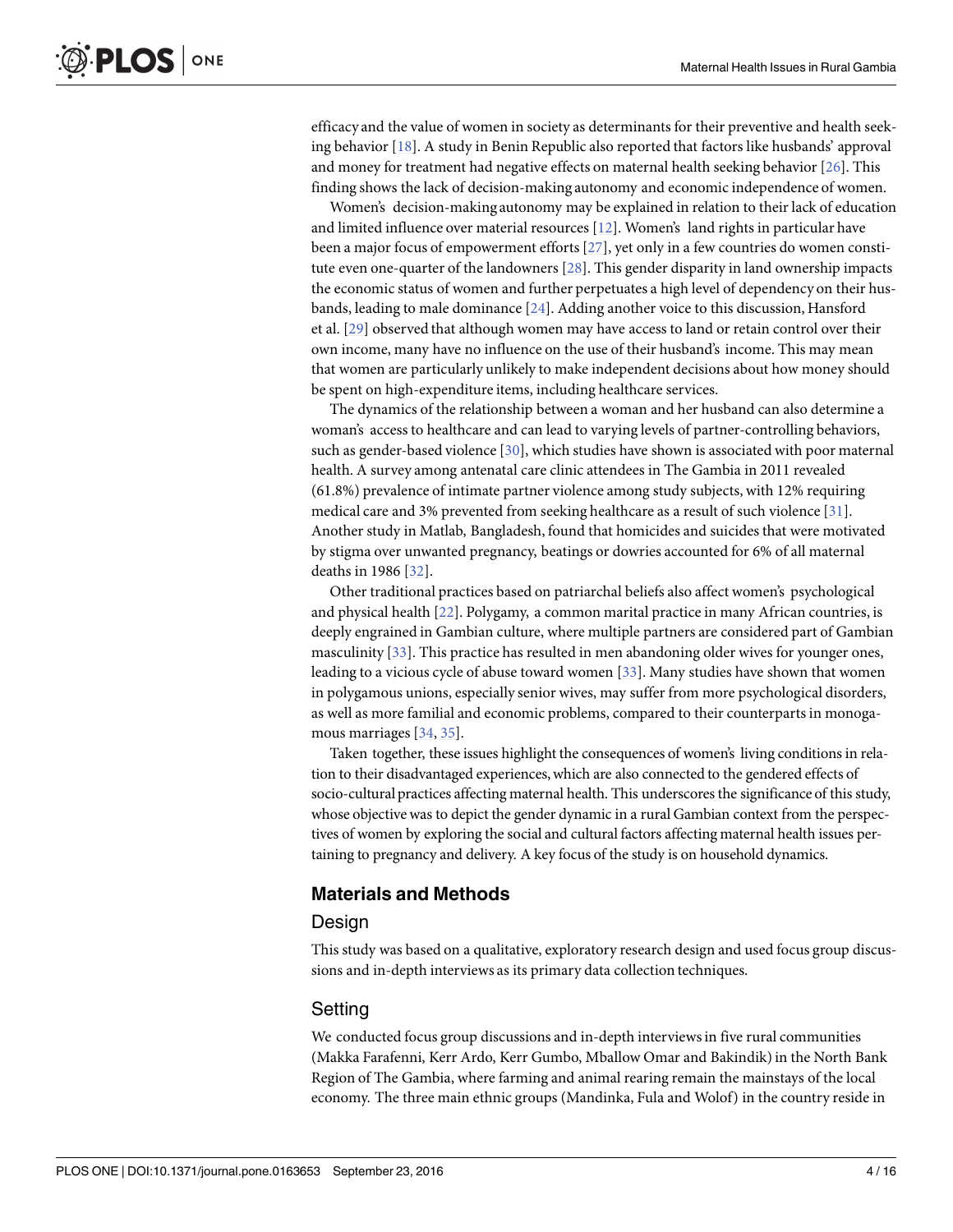<span id="page-4-0"></span>these communities. Our choice of these five rural communities was based on their long-standing history as locations of research intervention and continuous demographic surveillance [\[36](#page-14-0)]. In 1987, they were among the primary research sites for the field trial of the sisterhood method in The Gambia, which indicated a lifetime risk of maternal mortality of 0.0584, or 1 in 17 [\[37\]](#page-14-0). The sisterhood method is an indirect technique for deriving population-based estimates of maternal mortality [\[37\]](#page-14-0).

It is also common to find women collaborating with research organizations in these five rural communities. This study partnered with the Agency for the Development of Women and Children (ADWAC) in order to secure entry points and easy access to the study communities and participants.

#### Data collection

The data collection involved women residing in the five rural communities (Makka Farafenni, Kerr Ardo, Kerr Gumbo, Mballow Omar and Bakindik). Participants in the study were recruited from women's groups existing in the study communities. They were contacted by ADWAC field coordinators, who briefed them about the objective of the study and requested for their assistance in identifying potential subjects. Fifty eligible participants were then identified. The sample inclusion criteria include women of childbearing age (15–30 years) with at least one child. It was assumed that participants meeting these criteria would be able to provide current information about maternal health issues because they had recently entered their reproductive years or had given birth relatively recently. Therefore, they would be more likely to recall pregnancy and other related complications. These groups of women may also be more exposed to maternal health research or more informed about issues affecting their health and pregnancies than other local women who do not belong to any women's groups.

A total of five focus group discussions (FGDs) that included fifty participants and six indepth interviews(IDIs) were conducted. The FGDs were held in the morning before the women started their work in the field, and typically lasted for 70–90 minutes. Each focus group discussion was limited to ten participants for ease of management and was held in either the village health post or community development center to avoid noise and distraction.

Following the introduction and informed consent routines, participants were asked to discuss the difficultiesthey face in keeping themselves healthy and health-related problems they had experienced during pregnancy and delivery. Based on the issues they raised, the researcher prompted them to describe their situations, how relevant decisions were made within their households, and how they managed to cope with difficulties.This discussionwas supplemented by interactive questions about such topics as obtaining prenatal care, travel arrangements at the time of delivery and division of labor when they were pregnant. An interview guide mutually developed and agreed upon by the three authors (ML, DR and SLH) was used to facilitate the discussion. The interviewguide was developed based on literature review of previous studies on women's perceptions of maternal health issues [[38](#page-14-0)], and on social and cultural barriers of maternity care [\[39,](#page-14-0) [40\]](#page-14-0). The interviewguide was pilot tested with participants that have similar inclusion criteria as those that participated in the study and was ethically approved long before primary data was being collected and no change was made following ethical approval. It was designed to be open ended and contained specific questions, such as the following:"What are the obstacles pregnant women in your community face in seeking and receiving care?"; "Do any of you travel to a nearby place in anticipation of delivery?";"Was this visit a burden to your family or yourself?"; "How were transportation arrangements made for you?"; "Who made the decision for you to seek care?"; and "Why was this person very important in your decision to seek care?".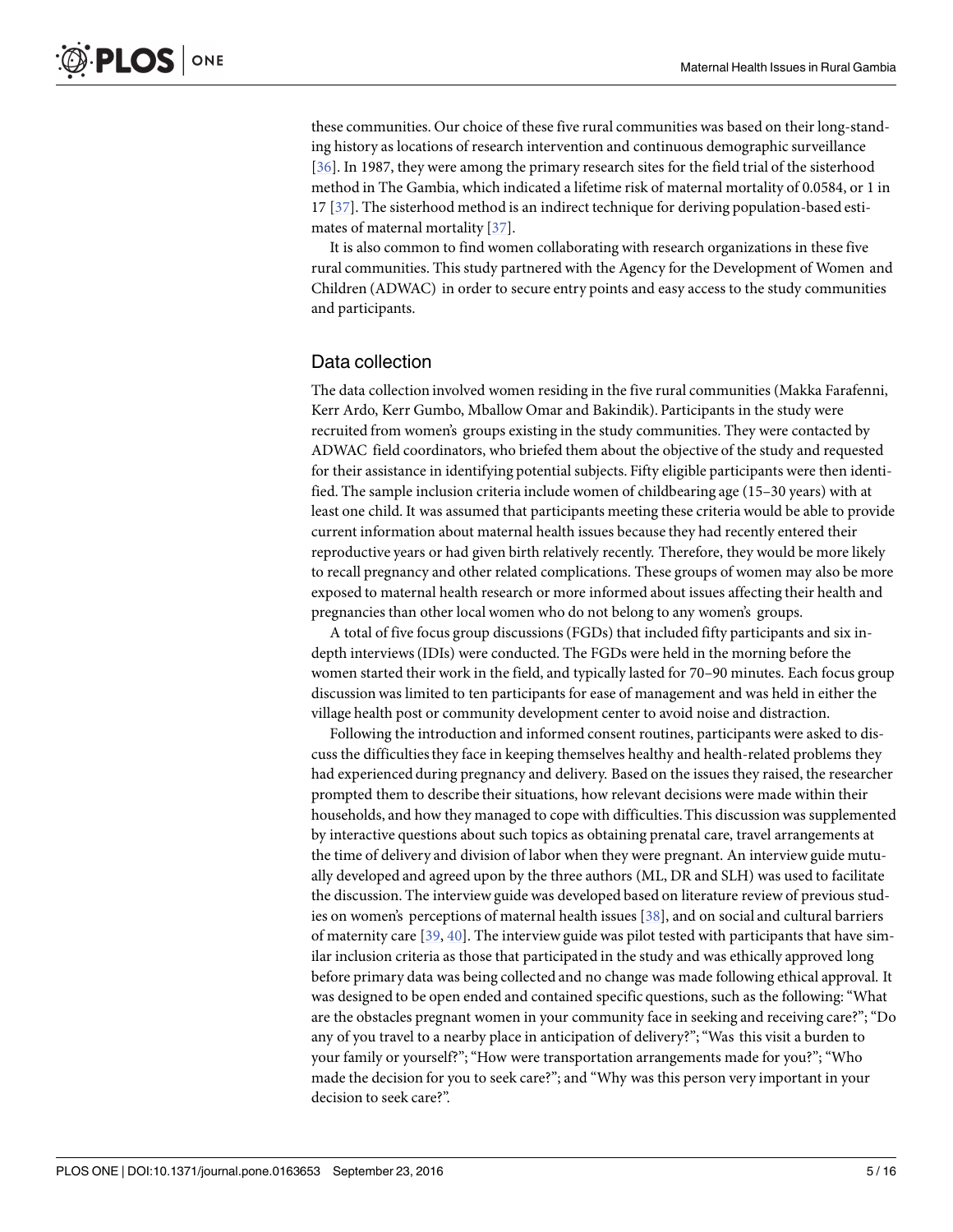<span id="page-5-0"></span>In-depth interviews(IDIs) were also conducted with six traditional birth attendants (TBAs) to obtain in-depth information about maternal health issues in their communities. The traditional birth attendants were crucial to the data collection because they are considered part of the Gambian healthcare system [\[41\]](#page-14-0). TBAs have been practicing in the communities even before The Gambia adopted the primary healthcare program in 1978. They work (often in conjunction with village health workers), make referrals and attend all forms of illness in the village.

The in-depth interviewswith TBAs were conducted to enrich data from the FGDs and to facilitate data triangulation  $[42]$  $[42]$  $[42]$ . The data collection was limited to five focus group discussions and six in-depth interviews because of the complexity of the data, which were time consuming in terms of collecting, and because the data aimed to provide rich insights to understand social phenomenon rather than statistical information. The number of focus group discussions and in-depth interviewswere decided upon beforehand by the three authors (ML, DR, and SLH). The rationale for the use of these qualitative methods was to draw upon participants' experiences and reactions in a way which would not be feasible using other methods [\[43\]](#page-14-0).

The data collection process for both the FGDs and IDIs was based on the principle of saturation [[44](#page-14-0), [45](#page-14-0)] and was conducted during August and September 2012, with two research assistants recording all the discussions. The research assistants were a female nurse and a male community development worker who had mastery of the two local languages (Mandinka and Wolof) and had experience in data collection.

#### Data analysis

For the more rigorous part of the data analysis, all sound recording files from the FGDs were uploaded to a computer and password protected; they were then translated from the vernacular language into English and transcribed verbatim by (ML) and the research assistants. ML played and listened to the audio recorder several times in full before transcription began. After transcription, familiarity with the data was developed through many readings of the entire transcripts; to obtain a sense of totality; significant statements were highlighted and extracted. Meanings of significant statements and sentences that bear similar attributes were then labeled and coded by the three authors (ML, DR and SLH). Open coding with paper and pen was used at this stage, in which different parts of the text that contained significant statements were marked with appropriate labels and coded for further analysis. Coding and analysis of all recordings were subjected to manual thematic analysis [[46\]](#page-14-0).

During analysis of the data, the study used common propertiesto group descriptions of similar situations or ideas into key concepts. Concepts with common properties were then classified based on the study objective and the data collected.The strategy used for coding was constructed code, which uses either coded data from in vivo codes(created by the researcher) or from academic terms. We created our own codes based on the study objective and question guide.

After coding the data, a table was created. ML copied and pasted the coded data into the table in order to group the themes to ensure that no code has been missed and that the described and named themes provide a clear picture of what each theme was about [\[46\]](#page-14-0). The themes comprised at least two quotes followed by summary accounts or comments from the TBAs. We cross-examined the interviewswith the observations of the TBAs to determine whether the experiences reported by the participants were also observed by the TBAs. Particular attention was paid to how many participants shared a certain idea in some of the quotations (using expressions such as "the majority", "a few" and "several participants"). We also added more "context" around some of the verbatim data, using additional data regarding the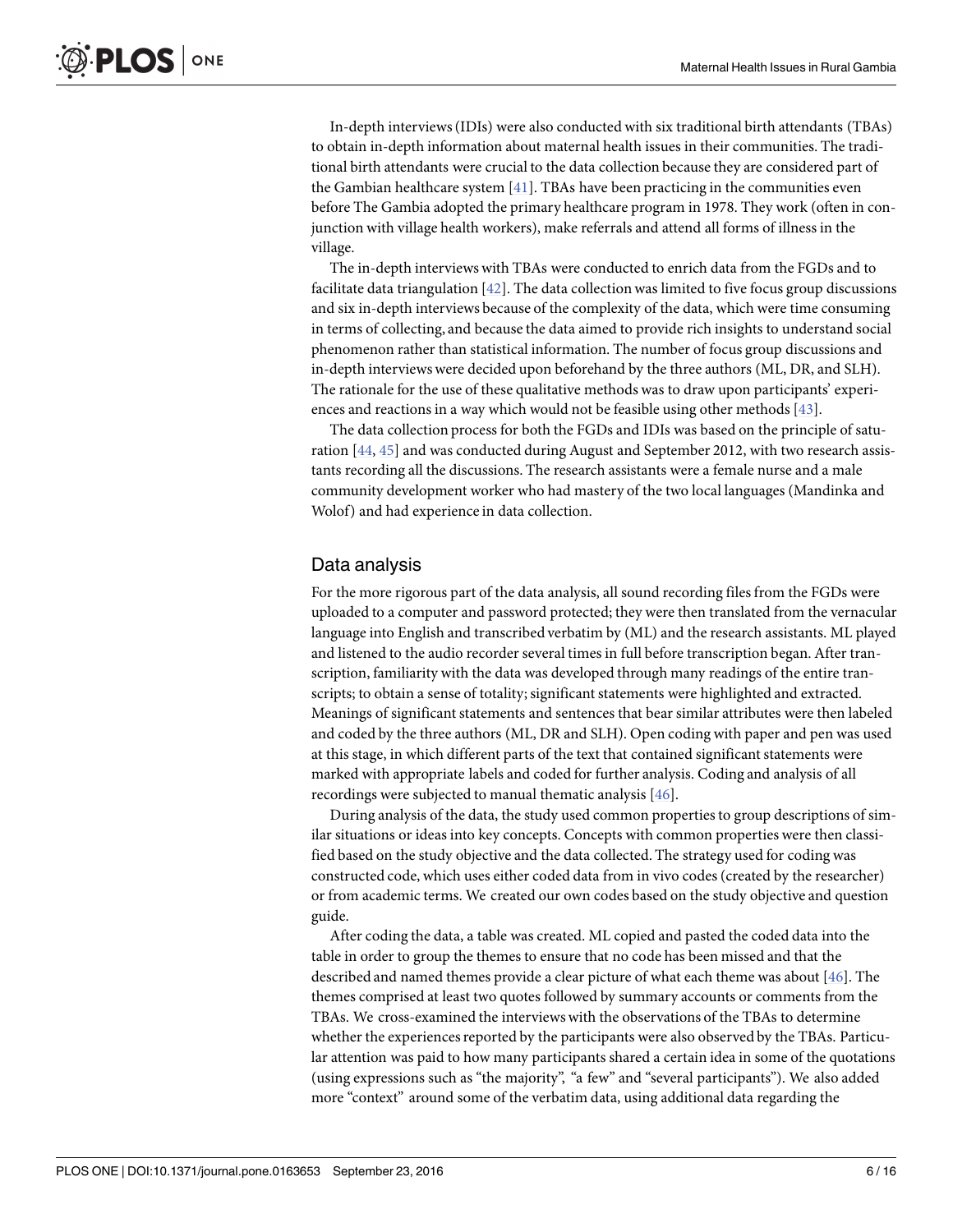<span id="page-6-0"></span>participant's profile (such as age, number of children and marital status). Participants' quotes were reported directly as they were spoken, without editing the grammar, to avoid losing meaning [\[47\]](#page-14-0).

#### **Trustworthiness**

The study employed member checks and prolonged engagement with participants and research assistants to strengthen the credibility of the accounts [\[48,](#page-14-0) [49](#page-14-0)]. For the member checks, participants who were willing to stay following each focus group discussion were asked to listen to the sound recordings and if they agreed with what had been said in the sound recordings. This was supplemented by prolonged engagement with the research assistants in the form of peer debriefing throughout the general data processing to ensure that the data were processed and presented succinctly. The prolonged engagement with the research assistants was facilitated by an observational protocol that was designed for use by research assistants during FGDs. The observational protocol contained a reflection component, which was built in to facilitate peer debriefings after focus group discussions and to better prepare for ensuing ses-sions [[48\]](#page-14-0). Local words or dialects referring to particular illnesses or perceptions were also translated into English by two bilingual speakers external to the research.

#### **Ethics**

The study was approved by The Gambia Government/Medical Research Council(MRC) Joint Ethics Committee. Before the start of any discussion participants were informed about the purpose of the study and all what was required of them as respondents, such as the reason for them to stay to the end of the discussion. They were told that they reserve all the rights to participate and not to participate. The main researcher and first author (ML) informed them that all the discussion will be recorded on an audiocassette for his own use, to which all the participants consented to. This method of obtaining informed consent is common in The Gambia and was approved by the Ethics Committee.

Verbal informed consent was used given the illiteracy rate in The Gambia, especially among women who formed the majority of the population. This posed a challenge to the data collection procedures that written informed consent was not possible. Sugarman et al. [\[50\]](#page-14-0) also suggested that thumbprints might be considered to be an appropriate means to obtaining individual informed consent but explained that it too is closely linked to legal commitment and might frighten potential research participants.

Since the main researcher and one of the research assistants were men, permission was also taken from husbands of all the women who participated in the discussions because these men can decide whether their women should talk to other men or not.

# **Results**

The social and cultural factors affecting maternal health in rural Gambia are multidimensional and interlinked, but include the interplay of the following factors: (1) pregnant women's heavy workload, (2) division of labor within the household, (3) women's unfavorable position in the household and (4) limited access to and utilization of health care.

#### Pregnant women's heavy workload

When asked what they thought was detrimental to their health during pregnancy, the participants agreeably reported that their daily activities were too strenuous and that they could not get sufficient rest even as they approached their delivery date. They worked from the time they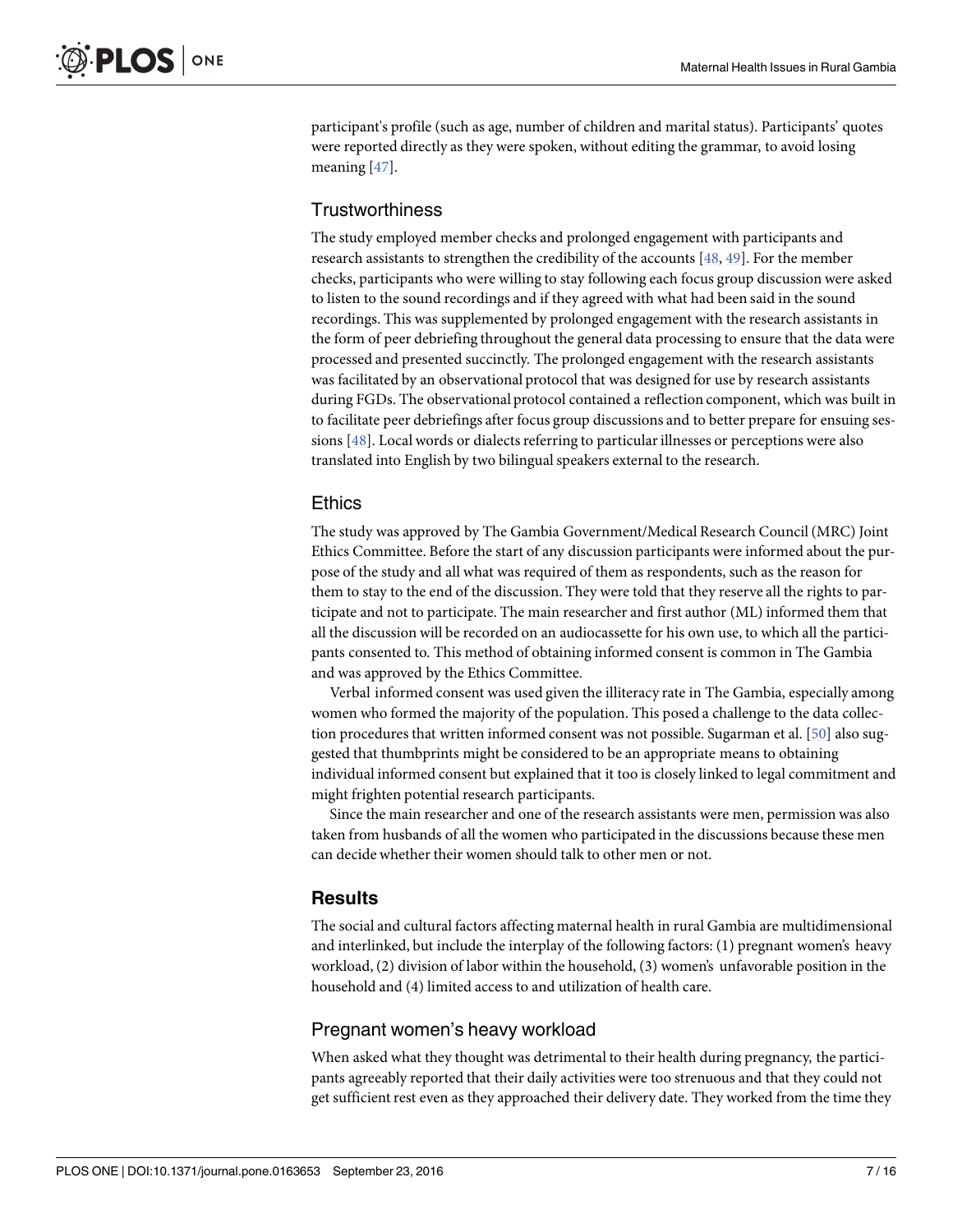woke up until the time they went to sleep and were physically and emotionally exhausted by their field work, which was followed by house chores. The participants often said that they worked longer hours than their husbands, who were not necessarily fully occupied by their tasks.

A woman described her first delivery as follows:"While working on the farm; picking groundnut, I started experiencing abdominal pain. Then, I decided to return home but before I got home; I had already started seeing blood. And as soon as I reached home, the TBA came and that's where I delivered. It was my first born baby".

In many ways, it was this same multitude of household tasks that prevented women from seeking health care in the earlier stages of their pregnancies. In one focus group discussion, a polygamous woman, age 27 with five children, stated: "Here in this village, we only go to the hospital when we are in labor. We normally don't travel to other places in preparation for delivery because we are usually constrained by our work, and it is difficult to stop working because your co-wives or people in the household may think differently as soon as you excuse yourself from normal household chores or from works in the farms".

The physicality of women's domestic and emotional work burden was also reaffirmed by a TBA, who related it to her own daughter's ordeal. She echoed:"My last born,she is married; during her last delivery, she spent all day long working on the farm until when she returned from the farm that she started complaining of abdominal pain and suddenly delivered. Can you imagine? She is the only one doing the household work at her home".

The TBA further noted:"One of the heaviest domestic chores performed by women in this community is pounding grains like coos or maize. You can be in your ninth month of pregnancy, but still you have to pound grains like coos or maize and go to the farm every day during farming season. Sometimes we send women to the hospital, and at the hospital, it is found out that she either has no water [dehydrated] or insufficient blood [anemic]. It is very common in this village and constitutes a serious health problem for women".

Numerous testimonies like these indicated some of the difficulties encountered by pregnant women regarding workload and division of labor within the household. These issues may be complicated in polygamous households, where there often is rivalry among co-wives.

#### Division of labor within the household

Despite the fact that some women had some knowledge of the maternal health risks involved in carrying out heavy domestic chores late in pregnancy, they continued to perform them. One possible reason was that they lacked support from their husbands. One participant had this to say: "When you are few months pregnant, it is not bad to do certain domestic chores, but at some point when you are six months or more, there is certainwork like carrying buckets of water from the well to your home, fetching or splitting firewood and so on that you shouldn't do. But there's no alternative; if you don't have anyone to do it for you, you must do it yourself no matter what".

Another reason for the continuation of strenuous labor during pregnancy is that women feel obligated to care for themselves and their families. A woman with some years of education expressed sympathetically, that she observed some domestic chores performed by pregnant women-such as cooking while inhaling smoke from firewood, fetching and carrying water from long distances and picking groundnuts–as exposing them to major health risks:"In this community, women are exposed to such a heavy physical and emotional work burden, which I believe really endangers our pregnancies and lives as women. But we have to do them to feed our husbands and families".

Women's daily activities, such as picking groundnuts from the farms, are necessary for their own survival and self-sufficiency, as explained by one participant:"And if the husband doesn't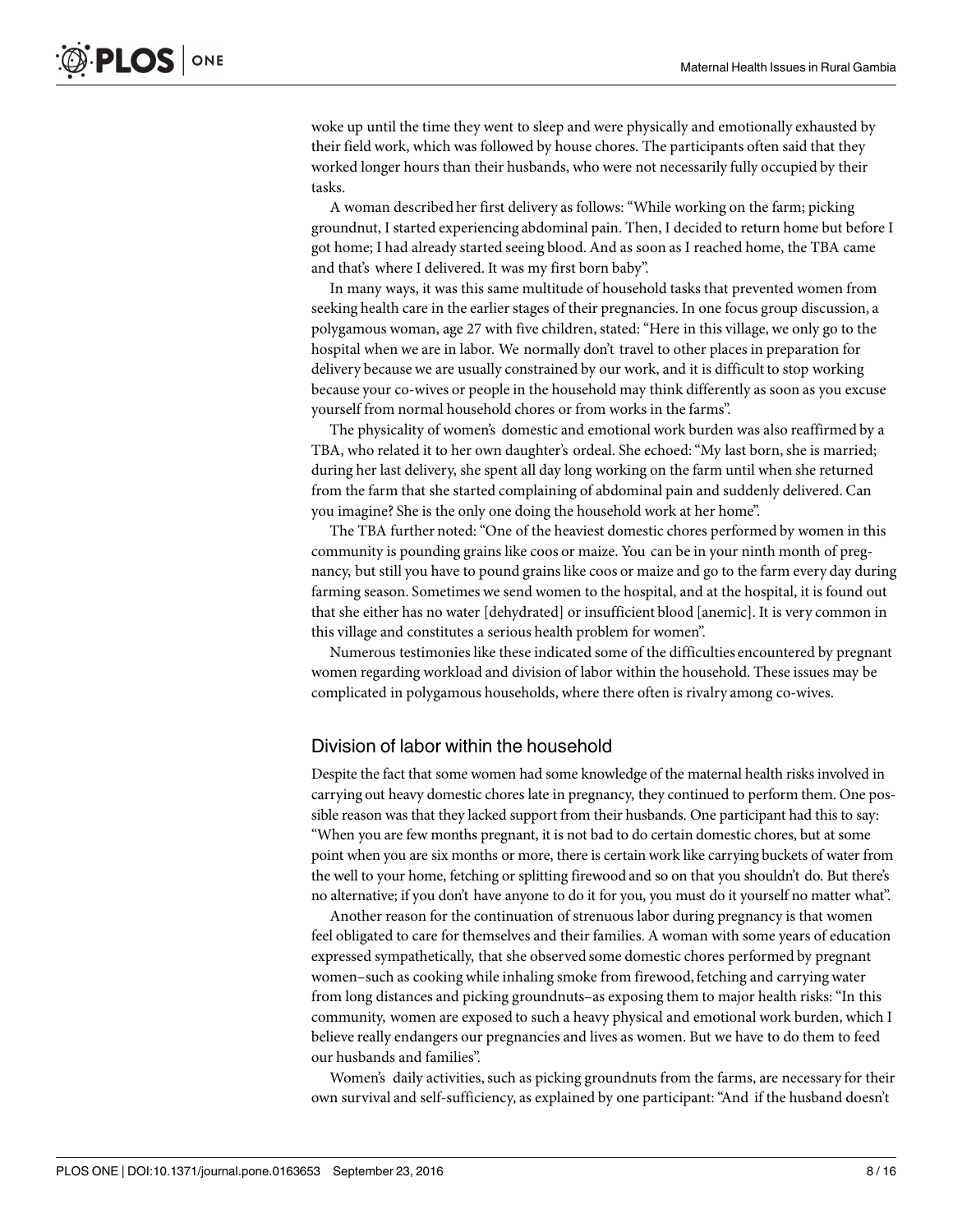help his wife, the woman must work so that she can have something to take care of herself. And even if your pregnancy advances, you have to work in order to feed yourself and satisfy your basic needs and that of your family".

A TBA added that women considered the consequences of their actions from the perspectives of others and not just of themselves, and they regarded the wellbeing and health of their families as more important than their own. She noted:"I delivered a woman yesterday who spent all day long working on the farm, and it was after she returned from work that she delivered. Women in this community work a lot. We work a lot because of our families".

Men's work is less demanding than women's, and people tend to follow the traditional male-female division of labor, leaving pregnant women with their heavy daily workload. One woman described the situation vividly:"Some men during the dry season will be sitting at the 'penchi' (a common meeting place usually for men and boys). They expect you to go to the farm to pick groundnut, and at the end of the day, they want you to prepare for them a delicious food from the little money you got from your groundnut sale."

Another participant added:"They will be relaxing at the 'penchi' when you are busy picking groundnut on the field, and upon your return, you have to take care of the kids, wash dishes, cook lunch and do all the household work while they are still relaxing. They are busy only during the raining season, but for us, we don't have any off season. We are busy working both dry and rainy seasons".

Field observations confirmedwomen's stories about the seasonality of and contrast between the work of men and women. On several occasions during the course of data collection, men were observed in groups from morning until mid-day, and at mid-day they would move to a shadier place in order to avoid the sunlight and continue chatting. Meanwhile, women were carrying buckets of water, going to and coming from the farms. These observationssuggest that women need to work daily and perhaps have limited cash income from their farm output.

The majority of participants explained that although they work alongside their husbands on the farms they have little or no economic return from their farm work. They reported that the majority of the income belonged to the husband. Women do not receive cash other than what is meant for daily expenses, and because of this limited income they must work extremely hard after harvest to obtain personal funds, including those for medical expenses. This participant explained as follows:"We are obliged to help our husbands on the farm until it is harvesting season, and after harvest, we can find the remaining groundnut in the ground that was left during the first harvesting for our own personal savings".

Another participant added:"It is these funds that we [women] use to pay for medical and other related expenses, like transport fare, when your husband refused to provide you with money for medical check-ups".

From the above statements it is clear that the work women perform is necessary to meet their husbands' expectations as well as for the maintenance of themselves and their families. The contrast with regard to seasonality of work between men and women also shows that women are limited in their resources, including income, time for themselves, and opportunities to seek care. Women must work hard to fulfill their duties as wives and mothers in their families as well as to be economically self-sufficient.

#### Women's unfavorable position in the household

Despite their multiple roles in contributing to the family, women's positions in the household were sometimes unfavorable. For example, they did not have the power or liberty to stop their work even as illnesses and complications arose during pregnancy. Many participants reported that they are not at liberty to stop their daily activities without the advice of a medical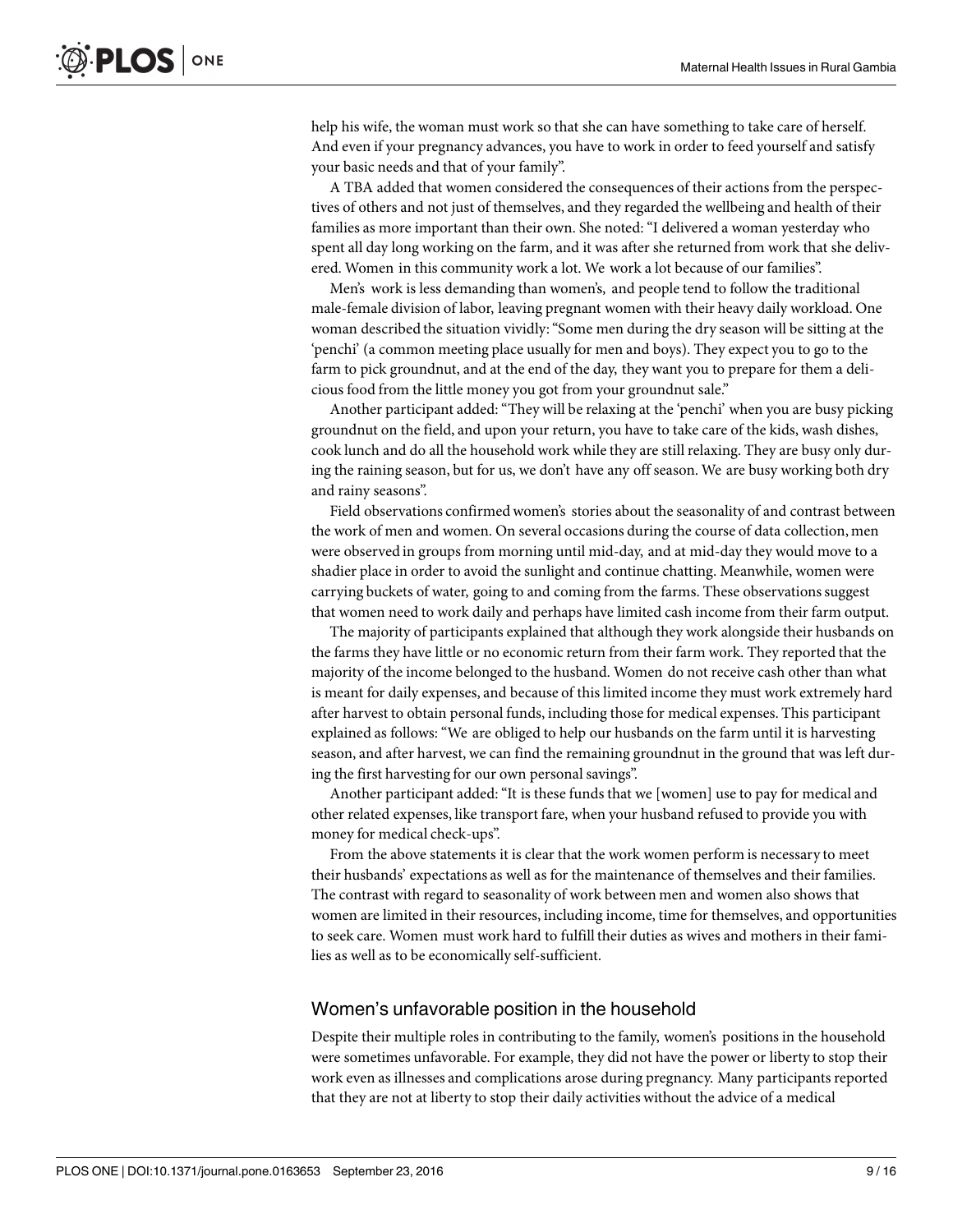practitioner. A number of participants reported that their own words were not enough to obtain a respite from work. In one of the focus group discussions, when asked if women are relieved from normal household chores at any particular time, a married woman with three children, age 30, simply laughed aloud and explained:"We really work very hard. In this village, there is no free time even for pregnant women. You can only be relieved from domestic chores with the advice of health personnel. And that has to be in the presence of one of your close relatives or neighbors who will bear witness to you if there is any doubt when you reached home before you can stop working".

This lack of flexibility in job arrangements within the household may be because the household head does not fully understand women's issues. The majority of the participants explained that it was difficult to discuss pregnancy issues with their husbands. One woman with three children said:"I feel ashamed to discuss pregnancy and sexually related issues with my husband because I don't believe it is traditionally accepted. It is seen as a taboo here in this village". As a result, the husband was usually not involved in resolving disputes about work assignments among co-wives, especially when such disputes were related to pregnancy.

Another manifestation of the unfavorable position of women was their lack of control over material resources in the household. In the communities where this study was conducted, propertiessuch as land and local means of transport (like horse-carts) are concentrated in the hands of men who are regarded as household heads and have authority over their use. Men have access to land for both cash cropping and subsistence farming. As explained above, the majority of income from farming belongs to the husbands. Women's access to and control over resources presents practical challenges, and even though women strive to take care of everyone in the household, their needs are not necessarily taken seriously. A woman with three children had this to say with regard to antenatal examination:"Anytime I ask my husband money for transport fare to the clinic, he will complain that he doesn't have money, but at the same time, you will see him spending money on other things. I either have to borrow or use my own saving if I have it. Or else ask my immediate family members, my brother, to help me".

Another woman stated: "Whenever I want to go to the antenatal care, if I ask my husband for money for transport, his complaint is that he has no money, and if I insisted, it resulted in problems. He gets annoyed easily and will start to insult me". Several participants said that asking for money might even bring about incidents of domestic violence.

These statements show that as female members of the household, pregnant women do not enjoy privilegessuch as taking sick leave from ordinary work or receiving assistance in having antenatal check-ups. Part of the problem is their lack of economic independence, but other reasons may contribute to their unfavorable position within the household.

#### Limited access to and utilization of healthcare

Women's work burden is also linked to the limited time they have available to access and use healthcare. The time they spend on performing their daily activities prevents them from travelling to nearby healthcare facilities in anticipation of delivery or delivery related complications, as explained by this participant:"Here in this village, we only go to the hospital at the onset of labor. We normally don't travel to other places in preparation for delivery because we are usually constrained by our work. We have a lot of work to do at home".

The limited time women have for themselves, as a result of their excessive workload, was one reason for their inability to access emergency obstetric care at the onset of labor. It also explains their preference for birthing at home underthe supervision of a traditional birth attendant. In one of the FGDs, a woman with four children explains the situation as follows: "If you don't have transport, you just deliver at home with the TBA because she is also trained to assist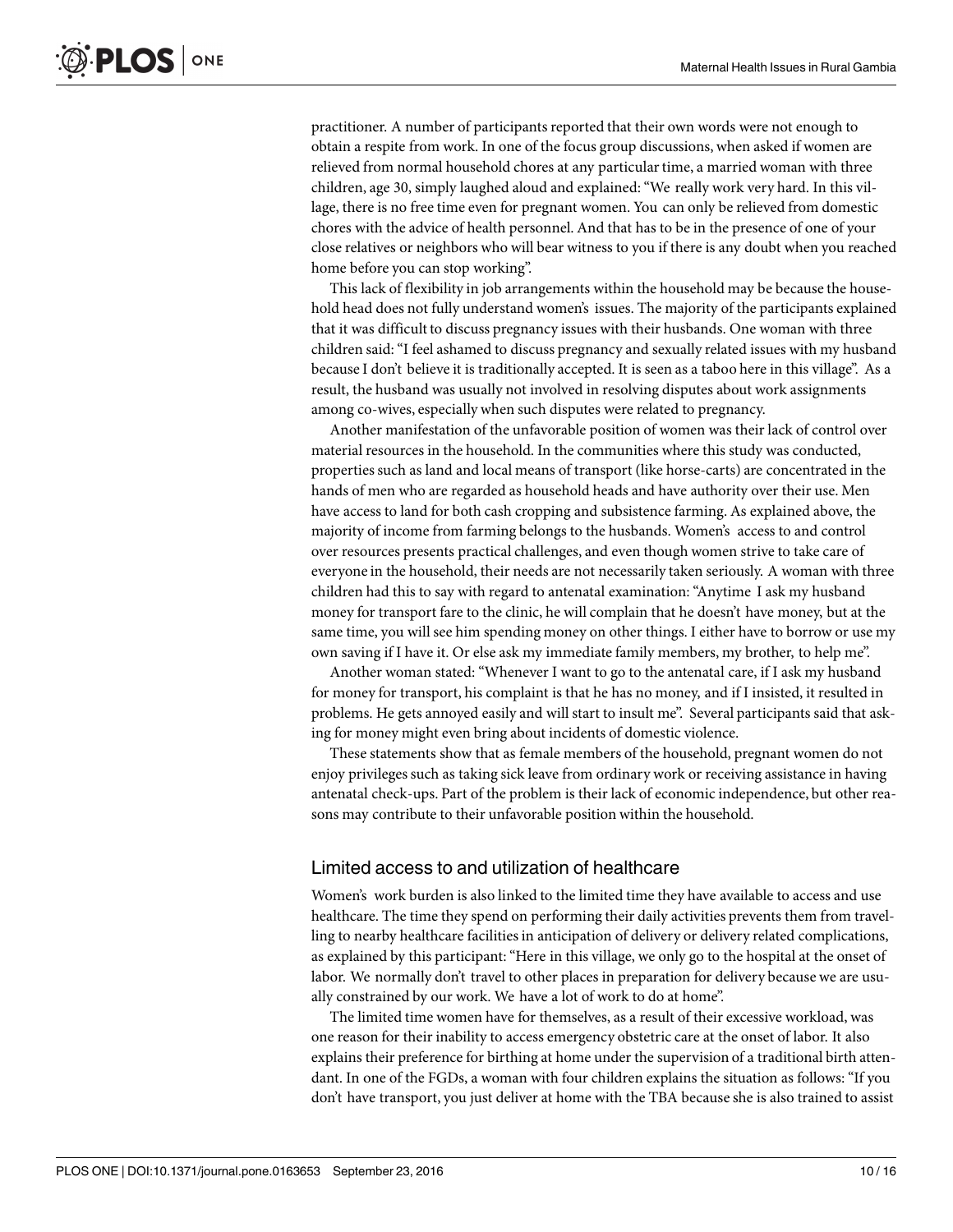<span id="page-10-0"></span>women". This issue resulted in situations where women had limited access to institutionalized care for delivery purposes and did not use such care; instead, they consulted TBAs more routinely.

These factors together might at least partly explain the high risks associated with pregnancy and delivery. Maternal health issues will continue to be important in this part of rural Gambia and beyond.

# **Discussion**

Women in The Gambia faced major challenges accessing maternal health care for the entire duration of pregnancy;these challenges were particularly threatening during delivery. This study explores some of the social and cultural factors associated with women's health during pregnancy and delivery. The study employed a qualitative approach involving focus group discussions and in-depth interviewswith participants who were purposively recruited from women's groups in the study communities. These groups of women provided rich insights into maternal health issues. Although we do not have concrete data, it is likely that these women are more informed and open to talking about maternal health issues than women who had not been exposed to maternal health discussionsin general. However, we believe that the participants faithfully reflected the ways in which women interpreted and responded to health issues associated with pregnancy and delivery, as well as the within-household mechanisms affecting their health behavior. In particular, women's limited opportunities for sick leave, the biased distribution of resources, their work burden, and limited access to and utilization of healthcare are among the most salient problems.

In many focus group discussions, the physical and emotional work burden and the lack of rest throughout the duration of pregnancy was the first issue to be raised by participants when they were asked about health issues associated with pregnancy. Previous studies have also indicated a worsening of women's health in ruralsub-Saharan Africa in relation to continued intense activity throughout pregnancy [[51](#page-14-0), [52](#page-14-0)]. Other studies have also found an association between specific tasks (like standing for long hours and climbing stairs) and difficult birth and miscarriage [[53](#page-14-0)]. Our findingsshow that some reasons for the necessity of working in the field until the day of delivery included the following: first, this is common practice and is accepted by both men and women without question. Second, women generally do not have cash incomes, let alone savings, and need to work daily. Third, there is generally not a mechanism of work sharing within the household, either between the husband and wife or among co-wives in a polygamous family. The underlying situation is that women are not economically independent, and they have limited control over material and social resources. These same factors also limited women's freedom to use the horse-cart or pay for other means of transportation to obtain healthcare services.It is also evident that the responsibility of paying for healthcare expenses rests heavily on women.

The unfavorable position occupied by women in this study is also manifested in their rights to land ownership. While there is an association between land rights and women's empowerment [\[27](#page-13-0)], this study found that the land tenure system is biased against women. Land was, in most cases, reported to be owned and almost entirely controlled by men. Women reported limited control and utilization of land for income generating activities and/or to raise money for maternal healthcare expenditures. Therefore, it seems that land ownership and the opportunity for cash cropping may be at the root of improving maternal health problems.

This policy has wide health implications aside from maternal healthcare utilization, as mothers who own land are less likely to have severely underweight children [\[27\]](#page-13-0). The literature has also suggested that availability of and access to land constitute one form of autonomy for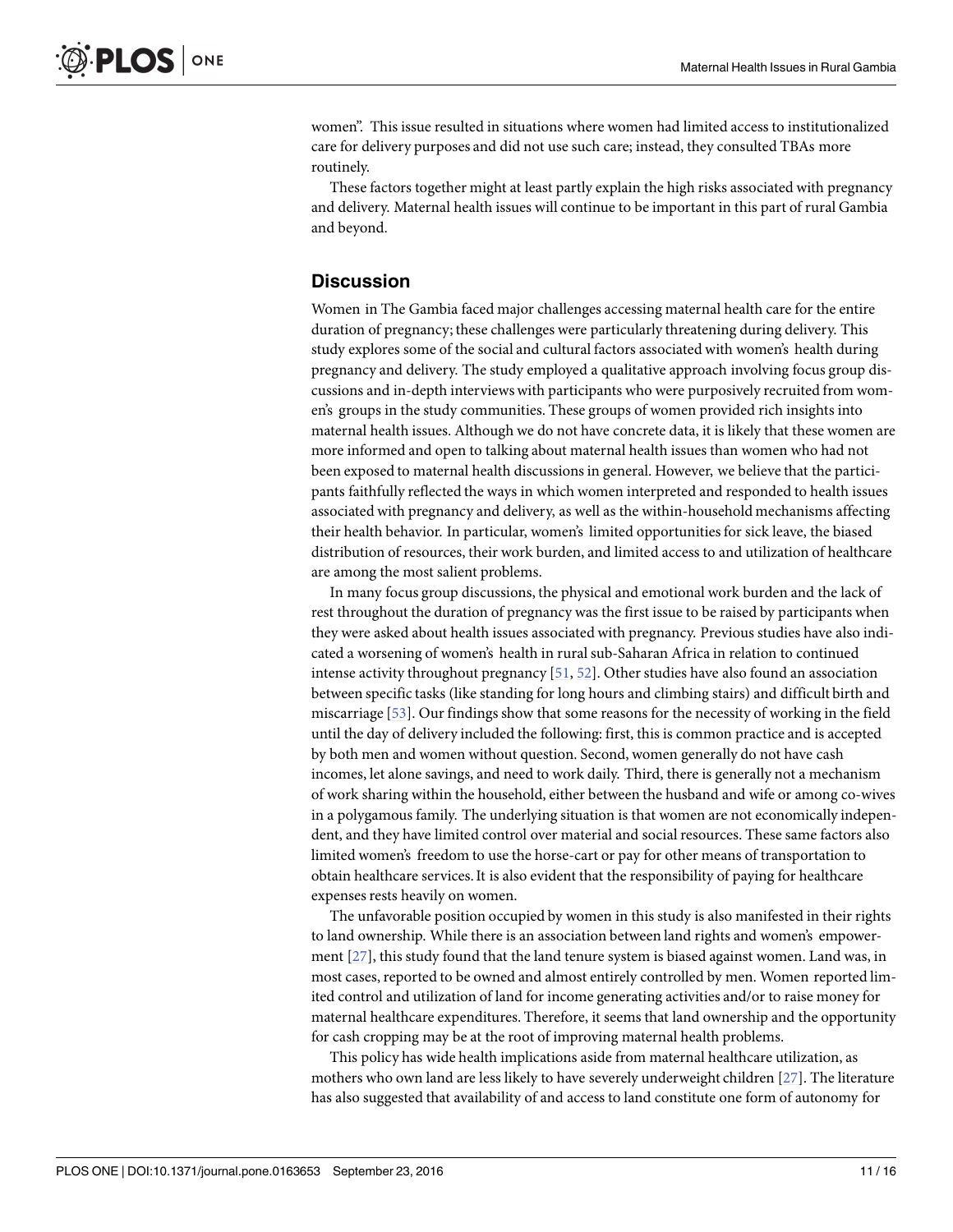<span id="page-11-0"></span>women; studies have clearly demonstrated that this has a strong effect on reproductive health outcomes [[54\]](#page-14-0).

Women's workloads became more complicated in polygamous households, where there is often rivalry among co-wives. Polygamy, a common marital structure in many African societies including The Gambia, mediates important intra-household relationships by requiring both competition and pragmatic cooperation among co-wives [[55](#page-14-0), [56](#page-14-0)]. For this reason, women could not release themselves from farm work even as pregnancy complications arose. Polygamous women are also less likely to obtain treatment for which a monetary fee is required [\[55](#page-14-0)]. This confirms our findings that women need to work exceedingly hard to save money for their medical and other related expenseslike transport fares, which are unlikely to be provided by polygamous husbands.

Despite their productive and reproductive role, such as in their participation in farm work and child rearing, women reported limited opportunities for sick leave. Several participants reported that they do not have the power to release themselves from domestic chores or work on the farm even as pregnancy complications arise. The decision to take sick leave or release themselves from domestic chores or work on the farm has to be approved by the husband in most cases, due to the patriarchic nature of the household. This gives men the right to make decisions that affect members of the family, such as allocation of resources to education, healthcare and high expenditure items. Our finding is in agreement with other studies showing that giving women decision-making powers in partnership with their spouses could raise the rates of delivery at healthcare facilities[\[57\]](#page-14-0).

Regarding work sharing, our study observed that men have not taken responsibility for household chores, probably because they simply cannot see what needs to be done in the household due to the way they are acculturated, or perhaps because they do not see the need or do not believe that household chores warrant their efforts compared to other competing social responsibilities. Several participants in the focus group discussionsrevealed that their husbands are usually not aware of the pregnancy until it reaches a rather late stage, indicating limited communication between spouses. In addition, husbands' roles are also shaped and restricted by cultural practices: according to our interviews, men who help with household chores may be subjected to mockery in the neighborhood. Socialstigma against men who engage in household chores, in addition to the gendered and generational division of labor and the traditional approaches used to implement reproductive health programs, has also been found to be a prominent social barrier that inhibits male participation in maternal health  $[34, 58-60]$  $[34, 58-60]$  $[34, 58-60]$  $[34, 58-60]$ .

The participants also reported limited choice for seeking care and this was one reason for their heavy reliance on TBAs, who are considered to be more secretive and friendly than professional healthcare workers [\[41\]](#page-14-0). Taken together, these issues highlight some of the social and cultural factors affecting maternal health in rural Gambia. The qualitative data presented in the paper provide insights into the structure of gender relations, including some important elements for understanding the gendered patterning embedded in interpersonal relations. The data also elucidate the mechanisms by which health consequences are produced in rural Gambia. The study, however, is limited in its research design, which must be considered when interpreting the findings. First, it was undertaken in the catchment of North Bank Region, which has been under demographic surveillance for over 30 years [\[61](#page-15-0)]. Therefore, the potential implication of respondents being much more comfortable with researchers and perhaps anticipating the types of things researchers are interested in hearing is acknowledged. Second, participants in the study were recruited from women's groups existing in the study communities, which may have biased the study sample. We, however, have aimed to minimize dominant respondent bias from women who were seemingly more informed about maternal health issues in the group discussions by asking probing questions of women who were less active in the FGDs.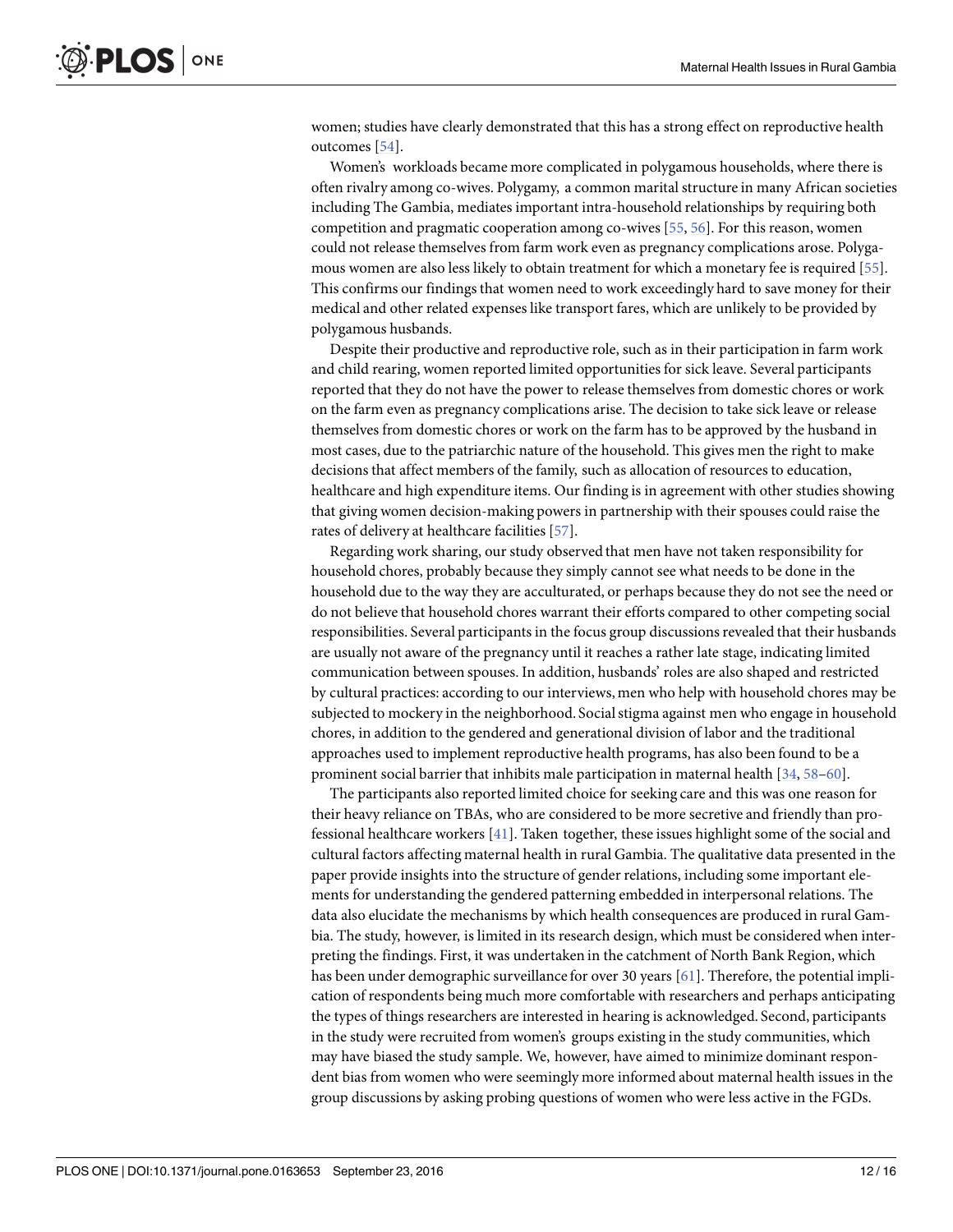<span id="page-12-0"></span>This was done to ensure that each participant was given the opportunity to participate in the discussions. Third, since the main researcher and one of the research assistants were men and needed to take permissionsfrom husbands, the social and cultural positions of the researchers and research participants may have potential limitations on the study findings  $[62]$ . However, most women were opened to talk about maternal health issues because there are male practicing healthcare workers (including midwives, nurses and public health officers)in The Gambia and women talk to them about maternal health issues. Finally, although the study has touched on some important factors affecting maternal health, the findings are by no means all the social and cultural factors that impact maternal health and maternal care seeking in rural Gambia.

Regarding future research, this study indicates the need for "micro-demographic studies" that incorporate anthropological perspectivesto assess the wide range of factors that affect maternal health in societieswith different subsistence practices and a specific gendered social organization.

## **Acknowledgments**

We acknowledge the support of Mr. Mam Samba Joof, the Executive Director of the Agency for the Development of Women and Children (ADWAC), and are grateful to the ADWAC staff and the study participants. We also owe acknowledgment to Professor Tung-Liang Chiang of National Taiwan University, College of Public Health.

#### **Author Contributions**

**Conceived and designed the experiments:** ML SL.

**Performed the experiments:** ML.

**Analyzed the data:** ML SL DR.

**Wrote the paper:** ML.

#### **References**

- **[1](#page-1-0).** Cham M., Sundby J., and Vangen S., Maternal mortality in the rural Gambia, a qualitative study on access to emergency obstetric care. Reprod Health, 2005. 2(1): p. 3. PMID: [15871743](http://www.ncbi.nlm.nih.gov/pubmed/15871743)
- **[2](#page-1-0).** Lerberg P.M., et al., Barriers to skilled birth attendance: a survey among mothers in rural Gambia. Afr J Reprod Health, 2014. 18(1): p. 35–43. PMID: [24796167](http://www.ncbi.nlm.nih.gov/pubmed/24796167)
- **[3](#page-1-0).** Telfer M.L., Rowley J.T., and Walraven G.E., Experiences of mothers with antenatal, delivery and postpartum care in rural Gambia. Afr J Reprod Health, 2002. 6(1): p. 74–83. PMID: [12476731](http://www.ncbi.nlm.nih.gov/pubmed/12476731)
- **[4](#page-1-0).** Fauveau V., Program Note: Using UN process indicators to assess needs in emergency obstetric services: Gabon, Guinea-Bissau, and The Gambia. Int J Gynaecol Obstet, 2007. 96(3): p. 233–40. PMID: [17291505](http://www.ncbi.nlm.nih.gov/pubmed/17291505)
- **[5](#page-1-0).** Cham M., Sundby J., and Vangen S., Availability and quality of emergency obstetric care in Gambia's main referral hospital: women-users' testimonies. Reprod Health, 2009. 6: p. 5. doi: [10.1186/1742-](http://dx.doi.org/10.1186/1742-4755-6-5) [4755-6-5](http://dx.doi.org/10.1186/1742-4755-6-5) PMID: [19366451](http://www.ncbi.nlm.nih.gov/pubmed/19366451)
- **[6](#page-1-0).** Department of State for Health, the Gambia,. National Reproductive Health Policy (2007–2014): Draft. 2007–2014; Available: [http://www.moh.gov.gm/sites/default/files/RCH-POLICY-FINAL-2009-](http://www.moh.gov.gm/sites/default/files/RCH-POLICY-FINAL-2009-12roga1%20_0.pdf) [12roga1%20\\_0.pdf.](http://www.moh.gov.gm/sites/default/files/RCH-POLICY-FINAL-2009-12roga1%20_0.pdf)
- **[7](#page-1-0).** Walraven G., et al., Maternal mortality in rural Gambia: levels, causes and contributing factors. Bull World Health Organ, 2000. 78(5): p. 603–13. PMID: [10859854](http://www.ncbi.nlm.nih.gov/pubmed/10859854)
- **[8](#page-1-0).** Hoestermann C.F., et al., Maternal mortality in the main referral hospital in The Gambia, west Africa. Trop Med Int Health, 1996. 1(5): p. 710–7. PMID: [8911458](http://www.ncbi.nlm.nih.gov/pubmed/8911458)
- **[9](#page-1-0).** Anya S.E., Seasonal variation in the risk and causes of maternal death in the Gambia: malaria appears to be an important factor. Am J Trop Med Hyg, 2004. 70(5): p. 510–3. PMID: [15155982](http://www.ncbi.nlm.nih.gov/pubmed/15155982)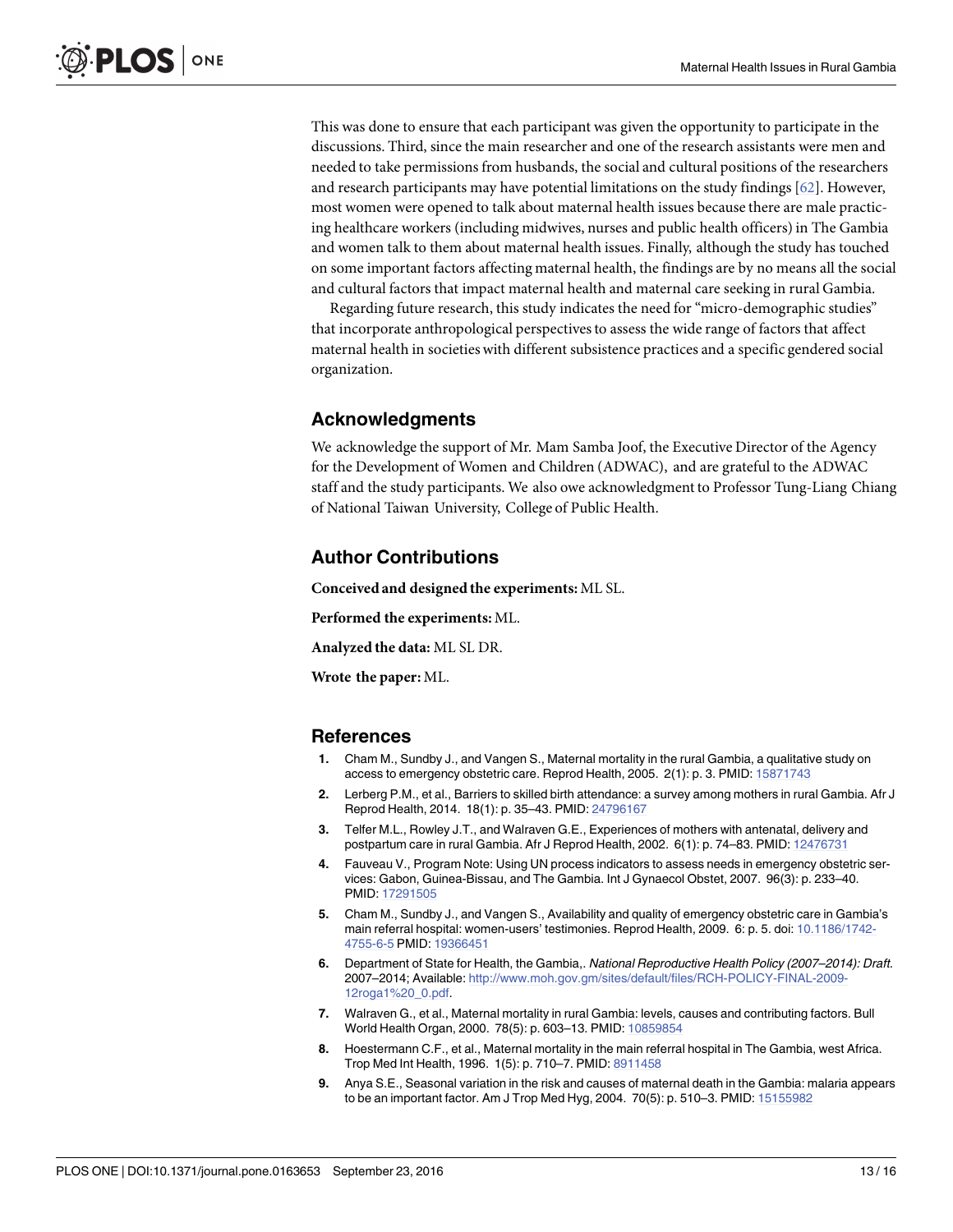- <span id="page-13-0"></span>**[10](#page-1-0).** King R., et al., Barriers and facilitators to accessing skilled birth attendants in Afar region, Ethiopia. Midwifery, 2015. 31(5): p. 540–6. doi: [10.1016/j.midw.2015.02.004](http://dx.doi.org/10.1016/j.midw.2015.02.004) PMID: [25745841](http://www.ncbi.nlm.nih.gov/pubmed/25745841)
- **[11](#page-1-0).** Gabrysch S. and Campbell O.M., Still too far to walk: literature review of the determinants of delivery service use. BMC Pregnancy Childbirth, 2009. 9: p. 34. doi: [10.1186/1471-2393-9-34](http://dx.doi.org/10.1186/1471-2393-9-34) PMID: [19671156](http://www.ncbi.nlm.nih.gov/pubmed/19671156)
- **[12](#page-1-0).** Furuta M. and Salway S., Women's position within the household as a determinant of maternal health care use in Nepal. Int Fam Plan Perspect, 2006. 32(1): p. 17–27. PMID: [16723298](http://www.ncbi.nlm.nih.gov/pubmed/16723298)
- **[13](#page-1-0).** Beegle K., Frankenberg E., and Thomas D., Bargaining power within couples and use of prenatal and delivery care in Indonesia. Stud Fam Plann, 2001. 32(2): p. 130–46. PMID: [11449862](http://www.ncbi.nlm.nih.gov/pubmed/11449862)
- **[14](#page-1-0).** Blanc A.K., The effect of power in sexual relationships on sexual and reproductive health: an examination of the evidence. Stud Fam Plann, 2001. 32(3): p. 189–213. PMID: [11677692](http://www.ncbi.nlm.nih.gov/pubmed/11677692)
- **[15](#page-1-0).** Riley N.E., Gender power and population change. Population bulletin, 1997. 52(1): p. 2. PMID: [12320868](http://www.ncbi.nlm.nih.gov/pubmed/12320868)
- **16.** Bloom S.S., Wypij D., and Das Gupta M., Dimensions of women's autonomy and the influence on maternal health care utilization in a north Indian city. Demography, 2001. 38(1): p. 67–78. PMID: [11227846](http://www.ncbi.nlm.nih.gov/pubmed/11227846)
- **17.** Agha S. and Carton T.W., Determinants of institutional delivery in rural Jhang, Pakistan. Int J Equity Health, 2011. 10: p. 31. doi: [10.1186/1475-9276-10-31](http://dx.doi.org/10.1186/1475-9276-10-31) PMID: [21801437](http://www.ncbi.nlm.nih.gov/pubmed/21801437)
- **[18](#page-1-0).** White D., et al., The influence of intrafamilial power on maternal health care in Mali: perspectives of women, men and mothers-in-law. Int Perspect Sex Reprod Health, 2013. 39(2): p. 58–68. doi: [10.](http://dx.doi.org/10.1363/3905813) [1363/3905813](http://dx.doi.org/10.1363/3905813) PMID: [23895882](http://www.ncbi.nlm.nih.gov/pubmed/23895882)
- **[19](#page-2-0).** Agarwal B., ''Bargaining''and gender relations: Within and beyond the household. Feminist economics, 1997. 3(1): p. 1–51.
- **[20](#page-2-0).** Namasivayam A., et al., The role of gender inequities in women's access to reproductive health care: a population-level study of Namibia, Kenya, Nepal, and India. Int J Womens Health, 2012. 4: p. 351– 364. doi: [10.2147/IJWH.S32569](http://dx.doi.org/10.2147/IJWH.S32569) PMID: [22927766](http://www.ncbi.nlm.nih.gov/pubmed/22927766)
- **[21](#page-2-0).** Cham M., Sundby J., and Vangen S., Maternal mortality in the rural Gambia, a qualitative study on access to emergency obstetric care. Reproductive Health, 2005. 2(1): p. 1–8.
- **[22](#page-2-0).** Weinger S. and Akuri J., Cameroonian Women's Perceptions of Their Health Care Needs. Nordic Journal of African Studies, 2007. 16(1): p. 47–63.
- **[23](#page-2-0).** Afonja, S., Women power and authority in traditional Yoruba society. 1986.
- **[24](#page-2-0).** Azuh D., Fayomi O., and Ajayi L., Socio-Cultural Factors of Gender Roles in Women's Healthcare Utilization in Southwest Nigeria. Open Journal of Social Sciences, 2015. 3(04): p. 105.
- **[25](#page-2-0).** Dixon J., Luginaah I., and Mkandawire P., The National Health Insurance Scheme in Ghana's Upper West Region: a gendered perspective of insurance acquisition in a resource-poor setting. Soc Sci Med, 2014. 122: p. 103–12. doi: [10.1016/j.socscimed.2014.10.028](http://dx.doi.org/10.1016/j.socscimed.2014.10.028) PMID: [25441322](http://www.ncbi.nlm.nih.gov/pubmed/25441322)
- **[26](#page-3-0).** DETERMINAN S.-C. and SE B.I., African Journal of Social Sciences. African Journal of Social Sciences, 2013. 3(1): p. 145–158.
- **[27](#page-3-0).** Allendorf K., Do Women's Land Rights Promote Empowerment and Child Health in Nepal? World Dev, 2007. 35(11): p. 1975–1988. PMID: [23700354](http://www.ncbi.nlm.nih.gov/pubmed/23700354)
- **[28](#page-3-0).** Deere C.D. and Leon M., The Gender Asset Gap: Land in Latin America. World Development, 2003. 31(6): p. 925–947.
- **[29](#page-3-0).** Hansford, F., O. Anjorim, and K. Pittore, Gender inequality and maternal and child nutrition in Northern Nigeria. 2014.
- **[30](#page-3-0).** Namasivayam A., et al., The role of gender inequities in women's access to reproductive health care: a population-level study of Namibia, Kenya, Nepal, and India. Int J Womens Health, 2012. 4: p. 351–64. doi: [10.2147/IJWH.S32569](http://dx.doi.org/10.2147/IJWH.S32569) PMID: [22927766](http://www.ncbi.nlm.nih.gov/pubmed/22927766)
- **[31](#page-3-0).** Idoko P., et al., Burden of intimate partner violence in The Gambia—a cross sectional study of pregnant women. Reprod Health, 2015. 12(1): p. 34.
- **[32](#page-3-0).** Heise L., Violence against women: the missing agenda. 1993, Westview Press, Denver, Colorado. Poverty and Women Development Strategies in Nigeria.
- **[33](#page-3-0).** Chant, S. and I. Touray, Gender in The Gambia in retrospect and prospect. 2012, GAMCOTRAP Working Paper.
- **[34](#page-3-0).** Abass K., et al., Socio-Cultural Practices and Male Involvement in Reducing Maternal Mortality in Rural Ghana. The Case of Savelugu/Nanton District of the Northern Region of Ghana. International Journal of Asian Social Science, 2012. 2(11): p. 2009–2026.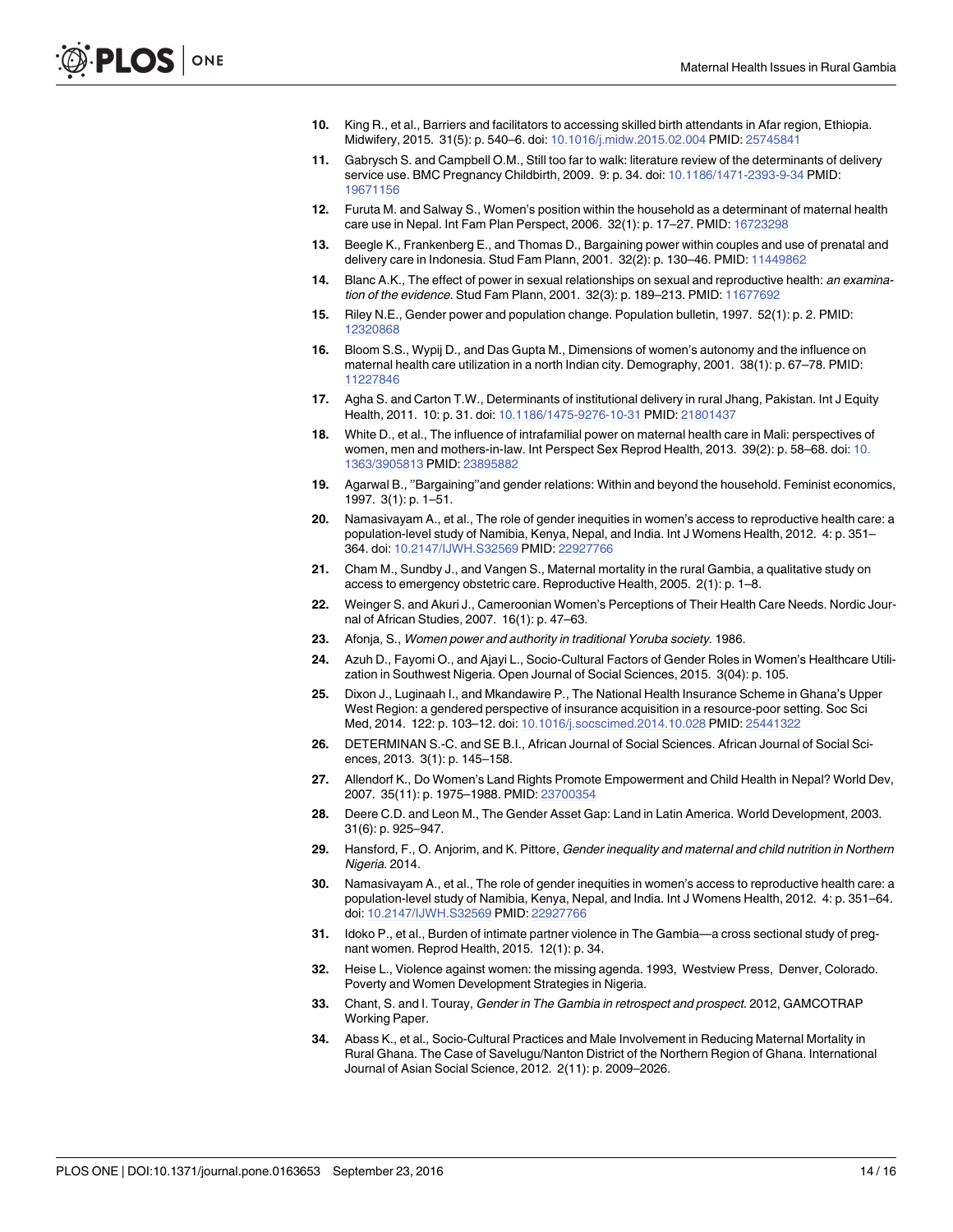- <span id="page-14-0"></span>**[35](#page-3-0).** Al-Krenawi A., Graham J., and Izzeldin A., The Psychosocial Impact of Polygamous Marriages on Palestinian Women. Women & Health, 2001. 34(1): p. 1–16.
- **[36](#page-4-0).** Ratcliffe A.A., Hill A.G., and Walraven G., Separate lives, different interests: male and female reproduction in the Gambia. Bull World Health Organ, 2000. 78(5): p. 570–9. PMID: [10859851](http://www.ncbi.nlm.nih.gov/pubmed/10859851)
- **[37](#page-4-0).** Graham W., Brass W., and Snow R.W., Estimating maternal mortality: the sisterhood method. Stud Fam Plann, 1989. 20(3): p. 125–35. PMID: [2734809](http://www.ncbi.nlm.nih.gov/pubmed/2734809)
- **[38](#page-4-0).** Rosato M., et al., Women's groups' perceptions of maternal health issues in rural Malawi. The Lancet. 368(9542): p. 1180–1188.
- **[39](#page-4-0).** Lubbock L.A. and Stephenson R.B., Utilization of maternal health care services in the department of Matagalpa, Nicaragua. Revista Panamericana de Salud Pública, 2008. 24: p. 75-84. PMID: [19062598](http://www.ncbi.nlm.nih.gov/pubmed/19062598)
- **[40](#page-4-0).** Essendi H., Mills S., and Fotso J.-C., Barriers to Formal Emergency Obstetric Care Services' Utilization. Journal of Urban Health: Bulletin of the New York Academy of Medicine, 2011. 88(Suppl 2): p. 356–369.
- **[41](#page-5-0).** Nyanzi S., Manneh H., and Walraven G., Traditional birth attendants in rural Gambia: beyond health to social cohesion. Afr J Reprod Health, 2007. 11(1): p. 43–56. PMID: [17982947](http://www.ncbi.nlm.nih.gov/pubmed/17982947)
- **[42](#page-5-0).** Carter N., et al., The use of triangulation in qualitative research. Oncol Nurs Forum, 2014. 41(5): p. 545–7. doi: [10.1188/14.ONF.545-547](http://dx.doi.org/10.1188/14.ONF.545-547) PMID: [25158659](http://www.ncbi.nlm.nih.gov/pubmed/25158659)
- **[43](#page-5-0).** Gibbs A., Focus groups. Social research update, 1997. 19(8): p. 1–8.
- **[44](#page-5-0).** Marcos Marcos J., et al., Performing masculinity, influencing health: a qualitative mixed-methods study of young Spanish men. Glob Health Action, 2013. 6: p. 21134. doi: [10.3402/gha.v6i0.21134](http://dx.doi.org/10.3402/gha.v6i0.21134) PMID: [24044583](http://www.ncbi.nlm.nih.gov/pubmed/24044583)
- **[45](#page-5-0).** Corbin J. and Strauss A., Basics of qualitative research: Grounded theory procedures and techniques. Basics of qualitative research: Grounded Theory procedures and techniques, 1990. 41.
- **[46](#page-5-0).** Braun V. and Clarke V., Using thematic analysis in psychology. Qualitative Research in Psychology, 2006. 3(2): p. 77–101.
- **[47](#page-6-0).** Kululanga L., et al., Barriers to husbandsaˆ involvement in maternal health care in a rural setting in Malawi: a qualitative study. Journal of Research in Nursing and Midwifery, 2012. 1(1): p. 1–10.
- **[48](#page-6-0).** Creswell J.W., Qualitative inquiry and research design: Choosing among five approaches. 2012: Sage.
- **[49](#page-6-0).** Hassouneh-Phillips D., POLYGAMY AND WIFE ABUSE: A QUALITATIVE STUDY OF MUSLIM WOMEN IN AMERICA. Health Care for Women International, 2001. 22(8): p. 735–748.
- **[50](#page-6-0).** Sugarman J., McCrory D.C., and Hubal R.C., Getting Meaningful Informed Consent from Older Adults: A Structured Literature Review of Empirical Research. Journal of the American Geriatrics Society, 1998. 46(4): p. 517–524. PMID: [9560079](http://www.ncbi.nlm.nih.gov/pubmed/9560079)
- **[51](#page-10-0).** Berhane Y., et al., Women's health in a rural setting in societal transition in Ethiopia. Soc Sci Med, 2001. 53(11): p. 1525-39. PMID: [11710427](http://www.ncbi.nlm.nih.gov/pubmed/11710427)
- **[52](#page-10-0).** Briend A., Maternal physical activity, birth weight and perinatal mortality. Medical Hypotheses, 1980. 6 (11): p. 1157–1170. PMID: [7005626](http://www.ncbi.nlm.nih.gov/pubmed/7005626)
- **[53](#page-10-0).** Schlussel M.M., et al., Physical activity during pregnancy and maternal-child health outcomes: a systematic literature review. Cad Saude Publica, 2008. 24 Suppl 4: p. s531–44. PMID: [18797729](http://www.ncbi.nlm.nih.gov/pubmed/18797729)
- **[54](#page-11-0).** Fotso J.C., Ezeh A.C., and Essendi H., Maternal health in resource-poor urban settings: how does women's autonomy influence the utilization of obstetric care services? Reprod Health, 2009. 6: p. 9. doi: [10.1186/1742-4755-6-9](http://dx.doi.org/10.1186/1742-4755-6-9) PMID: [19531235](http://www.ncbi.nlm.nih.gov/pubmed/19531235)
- **[55](#page-11-0).** Bove R.M., Vala-Haynes E., and Valeggia C., Polygyny and women's health in rural Mali. J Biosoc Sci, 2014. 46(1): p. 66–89. doi: [10.1017/S0021932013000059](http://dx.doi.org/10.1017/S0021932013000059) PMID: [23480408](http://www.ncbi.nlm.nih.gov/pubmed/23480408)
- **[56](#page-11-0).** Jankowiak W., Sudakov M., and Wilreker B.C., Co-wife conflict and co-operation. Ethnology, 2005: p. 81–98.
- **[57](#page-11-0).** Danforth E.J., et al., Household decision-making about delivery in health facilities: evidence from Tanzania. J Health Popul Nutr, 2009. 27(5): p. 696–703. PMID: [19902806](http://www.ncbi.nlm.nih.gov/pubmed/19902806)
- **[58](#page-11-0).** Mullany B.C., Barriers to and attitudes towards promoting husbands' involvement in maternal health in Katmandu, Nepal. Soc Sci Med, 2006. 62(11): p. 2798–809. PMID: [16376007](http://www.ncbi.nlm.nih.gov/pubmed/16376007)
- **59.** Dumbaugh M., et al., Perceptions of, attitudes towards and barriers to male involvement in newborn care in rural Ghana, West Africa: a qualitative analysis. BMC Pregnancy Childbirth, 2014. 14: p. 269. doi: [10.1186/1471-2393-14-269](http://dx.doi.org/10.1186/1471-2393-14-269) PMID: [25112497](http://www.ncbi.nlm.nih.gov/pubmed/25112497)